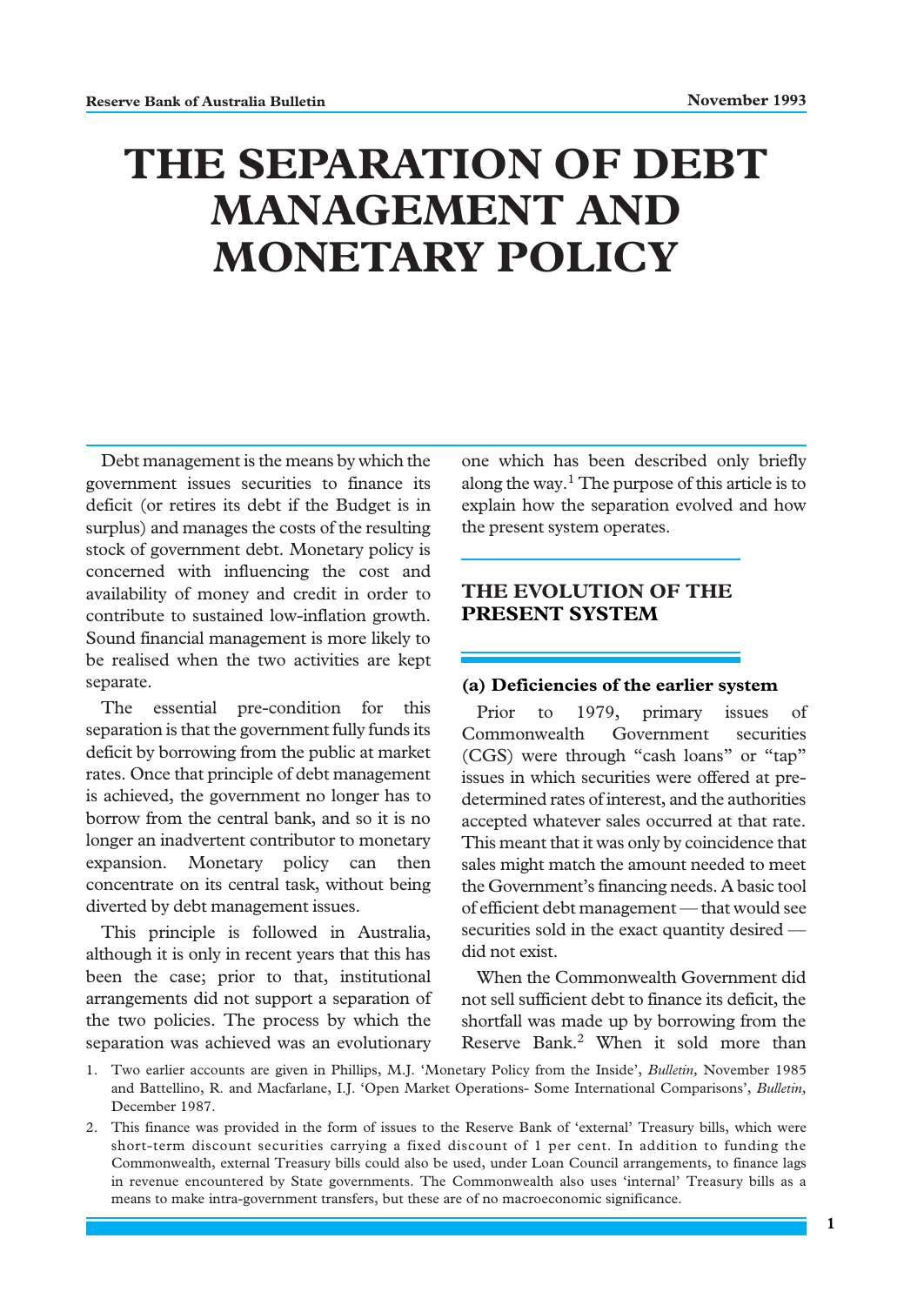required, it accumulated cash balances at the Reserve Bank. In both situations, the result was a flow of cash to or from the money market which was outside the control of the authorities.

The implementation of monetary policy was quite difficult in those circumstances. The difficulties were of two main types:

- because of the *unpredictable* net contributions by the Government to the amount of cash in the money market, much of the Reserve Bank's open market operations (or liquidity management) was directed to offsetting or trying to prevent unwanted and destabilising injections or withdrawals of funds from this source; and
- the yields set by the authorities on CGS became important for monetary policy. If, for example, the Reserve Bank wished to tighten monetary policy, but the yields on CGS were kept constant, the aim of monetary policy would soon be thwarted the tightening of monetary policy would push up short-term private interest rates, thus making CGS less attractive. The funding shortfall would widen, thereby increasing the Government's contribution to monetary growth and making the process self-defeating.

To further complicate matters, it was often the case that the authorities aimed to sell securities not just to finance the Government's budget but also to offset the domestic monetary effects of foreign exchange inflows or outflows. At the time, Australia operated a quasi-fixed exchange rate under which the exchange rate was announced by the authorities and the Reserve Bank bought and sold foreign exchange in whatever volume the market desired at the announced rate. These purchases and sales of foreign exchange by the Reserve Bank injected or withdrew Australian dollars from the domestic market. Through this mechanism, foreign exchange flows affected the liquidity of the financial system in much the same way as did changes in the Government's budget position. The flows were sometimes large enough that it was necessary to try to use primary issues of securities not only to finance the Government (debt

management), but also to try to control the volume of funds in the money market (monetary management).

The tap arrangements for selling securities usually meant that neither goal was met. In the process, however, the sale of CGS under the tap arrangement became as much an arm of monetary policy as it was of debt management. Announcements of an increase in the interest rate being offered on debt, or of the introduction of a new instrument such as the Australian Savings Bond (ASB), were seen by financial markets primarily as indications of a tightening of monetary policy, rather than as debt management issues. The need to meet the Government's financing requirements was a constraint on the successful pursuit of appropriate monetary policy; that would not be possible unless the Government could sell its debt effectively. Implementing an efficient system for issuing debt was thus seen as the key to an effective monetary policy.

### **(b)Progress towards the present system**

The first steps were the introduction of the tender system for Treasury notes in 1979, and for bonds in 1982. The tender system gave the authorities control over the volume of notes and bonds sold. These steps made a big difference, but the continued presence of the ASB, which remained a tap instrument for which take-up and redemption were unpredictable, still complicated the system.

While the often large and unexpected inflows and outflows of cash to and from the money market across the foreign exchanges remained a feature of the system, however, there seemed little urgency in taking steps to eliminate the remaining inflows and outflows resulting from the Budget and its financing.

With the floating of the exchange rate in December 1983, it became possible to control the level of cash in the money market through central bank open market operations. There were then potential benefits in moving to a purer, more predictable system of debt issuance through which the Government issued securities solely to meet its financing needs, but this did not take place immediately. A major problem was that the logic behind the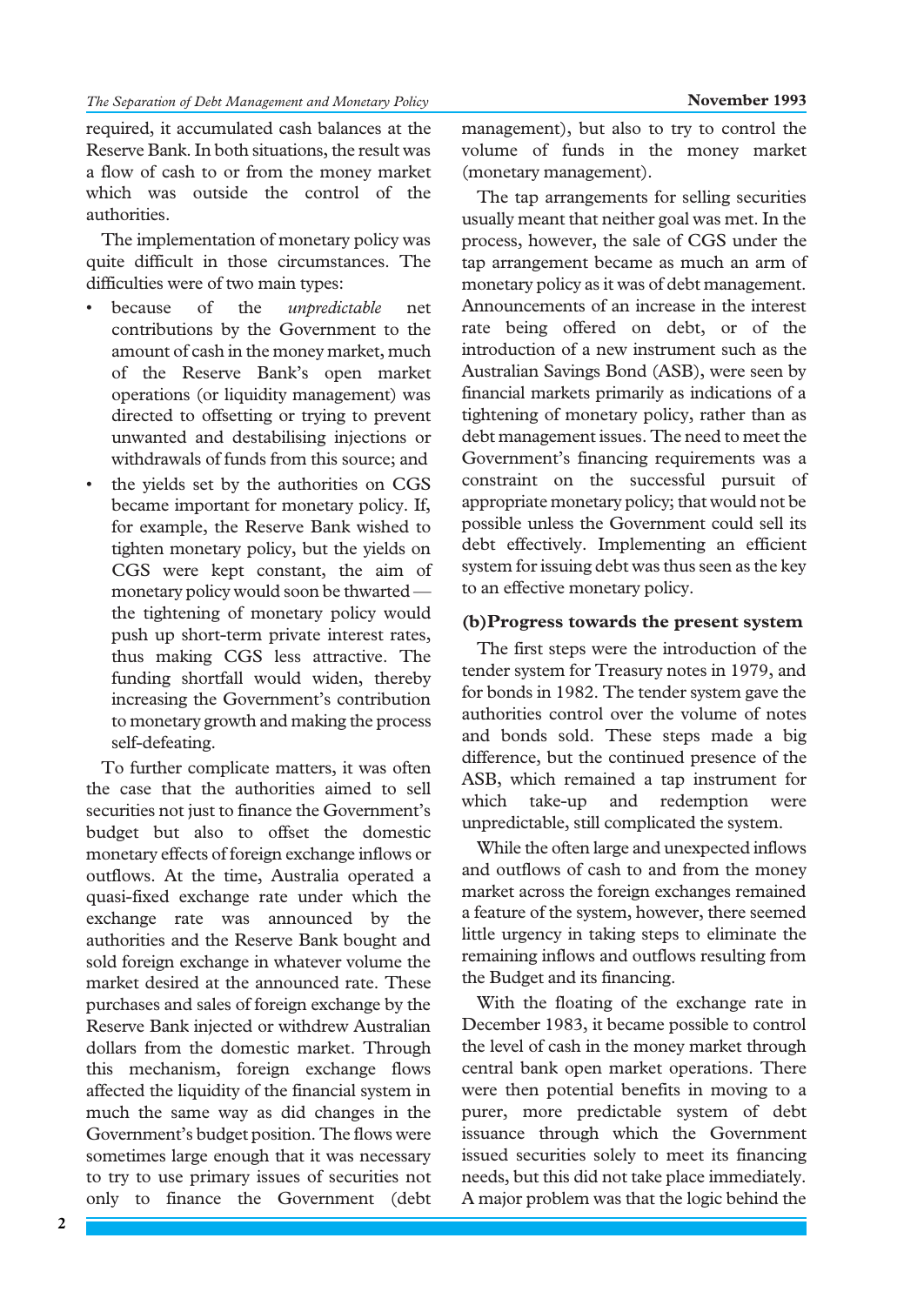#### **Reserve Bank of Australia Bulletin November 1993**

principle of fully funding the Budget was not as obvious then as it now appears. Even where full funding was accepted in principle, there was a range of views over exactly what should be funded. One view was that it was the domestic portion of the Budget deficit which should be funded, as this represented the Budget's direct impact on domestic liquidity and money base. Another view was that the take-up of currency (effectively zero-interest securities) by the public was part of Budget funding, so sales of other securities needed only to cover the remainder of the deficit. There was also debate over the effect of sales of Government securities to banks, with some holding that only sales of securities to the non-bank public was an effective means of financing.

It was not until 1986 that the notion that the net issue of securities by the Government each year should be equal to the Budget deficit was accepted, and the facility to issue Treasury bills to the Reserve Bank was put aside.<sup>3</sup> Adopting the principle of full funding implied that gross issues of securities would equal the Budget deficit plus maturities of existing debt, and could be estimated once the Budget deficit estimate was known. It was then a small further step to announce at Budget time each year the size of the expected bond tender program for that year. The continued presence of the ASB, with associated uncertainty about the amounts that might be subscribed or redeemed at any time, remained a complication in debt management until they ceased to be important in the late 1980s.4

Once these steps had been completed, financial markets came to accept that the bond selling program was a matter for debt management, and not an indicator of monetary policy. A further step in the process was the Reserve Bank's adoption in 1990 of its current practice of announcing changes in monetary policy, which helped eliminate any lingering tendency for the market to look for policy signals in the Government's debt management activities.

# **THE PRESENT APPROACH: THE CONDUCT OF DEBT MANAGEMENT**

### **(a) Principles**

Having established that Budget deficits be fully funded by the issue of securities at market rates of interest, several other important decisions have to be taken in managing the Government's debt. Nowadays these decisions are usually made with a view to minimising the Commonwealth's long-term borrowing costs, in a manner similar to that which any company would apply. The main decisions are:

- the proportions of the issue to be in Treasury bonds, Treasury indexed bonds, and Treasury notes. As a general principle, Treasury notes are intended to assist in within-year movements in the Government's accounts, with bonds financing the vast bulk of the accumulated Budget deficits (although the Government may sometimes choose to allow some of the annual deficits to be financed by changes in the base level of Treasury notes on issue);
- the proportions of the issue to be made in Australia and overseas. Bonds can be issued in Australian dollars or in other currencies. Prior to 1987, it was common for the Australian Government to issue bonds denominated in foreign currencies in overseas markets. In recent years, all bonds have been issued in Australian dollars in the domestic market, with the desired foreign currency exposure being achieved through the currency swap market by swapping

<sup>3.</sup> In June 1986, the Treasurer indicated to the Loan Council that the Commonwealth no longer intended to issue Treasury bills to the Reserve Bank to cover short-term funding needs and the Council agreed to end the use of the States' Lag-in-Revenue bills. In an exchange of letters with the Reserve Bank in August 1986, the Treasury informed the Bank that the Government would no longer make use of external Treasury bills.

<sup>4.</sup> In 1993, the Government recommenced issuing Treasury indexed bonds through a dealer panel which then distributes the securities to other buyers but, as these issues are in predetermined amounts, there is no uncertainty about their contribution to Budget funding.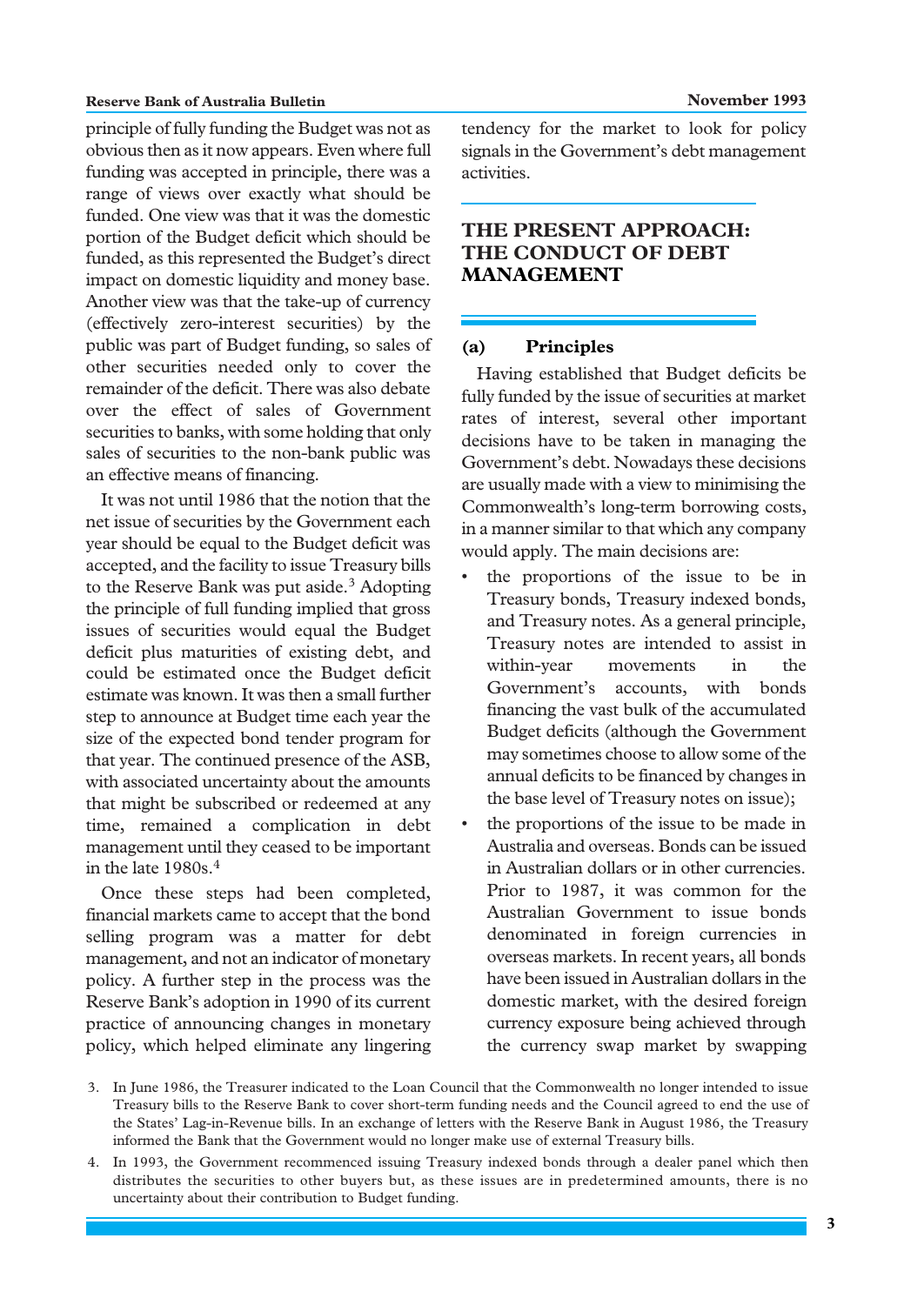some Australian dollar obligations into other currencies; and

within each category, decisions have to be made on the timing of issues as well as which maturities and, for bonds, which coupons should be issued.

These decisions on debt management are primarily the responsibility of the Treasurer, as advised by the Treasury. In formulating this advice, the Treasury consults widely with market participants, including the Reserve Bank. The Bank is a keen follower of day-today movements in money market liquidity and is therefore well-placed to advise on the issue of Treasury notes. As the banker to the Government, it also has an interest in how the balance of the Commonwealth's account is moving. The Bank acts as fiscal agent for the Treasury and conducts the processing of tenders for Treasury notes and bonds, as well as the registry and automated clearing and settlement systems for these securities.

### **(b) Implementation**

Over the course of a year it is relatively straightforward to adhere to the principle that net debt issues equal the Budget deficit. On a day-to-day basis, however, it is not possible to achieve this degree of precision: debt issues and redemptions are lumpy and irregular, while the Government's outlays and receipts are often difficult to predict. It is still necessary, therefore, to make provision for temporary mismatches between the deficit and its financing, although these mismatches are much smaller and shorter-lived than under the earlier tap financing arrangements.

This management of these temporary mismatches in cash flows involves two facilities at the Reserve Bank:

- a buffer of cash balances maintained by the Commonwealth Government to absorb day-to-day flows (the Bank pays a rate of interest on these balances which is related to market rates);
- overdraft finance, for the rare occasions when unexpected shortfalls of receipts exhaust these cash balances. Stringent terms attach to this overdraft facility: first, the Commonwealth pays interest on the

overdrafts at a commercial overdraft rate, which is considerably higher than the rate at which it can issue Treasury notes; and second, the Commonwealth issues sufficient Treasury notes in the next weekly tender to discharge the overdraft.

These arrangements were entered into by an agreement between the Treasury and Reserve Bank in 1985, which was followed by an agreement in 1986 to discontinue the use of Treasury bills. The new system represented a major improvement – not only are the sizes of mismatches likely to be much smaller but, when they do occur, the Government's access to central bank credit is for limited amounts and duration, and at market rates of interest. The earlier Treasury bill arrangement, in contrast, was open-ended in both amount and duration, and carried below-market interest rates.

# **THE PRESENT APPROACH: IMPLICATIONS FOR THE CONDUCT OF MONETARY POLICY**

The separation of debt management and monetary policy, as now practised in Australia, leaves the Reserve Bank free to use its open market operations purely to manage monetary conditions. The Bank uses these operations to manage the overall supply of cash to the money market, so as to keep overnight interest rates in that market consistent with the desired stance of monetary policy.

Open market operations are conducted primarily in CGS, which are of uniform credit and are traded in a highly liquid market. Sales of CGS (or repurchase agreements based on CGS) reduce the supply of cash to the money market, while purchases inject additional cash. To conduct these operations, the Bank needs to hold and manage a portfolio of these securities. The Bank also has an interest in maintaining liquidity in the market for CGS, which is important for the effectiveness of its operations. In order to maintain an appropriate portfolio of CGS, the Bank makes purchases in